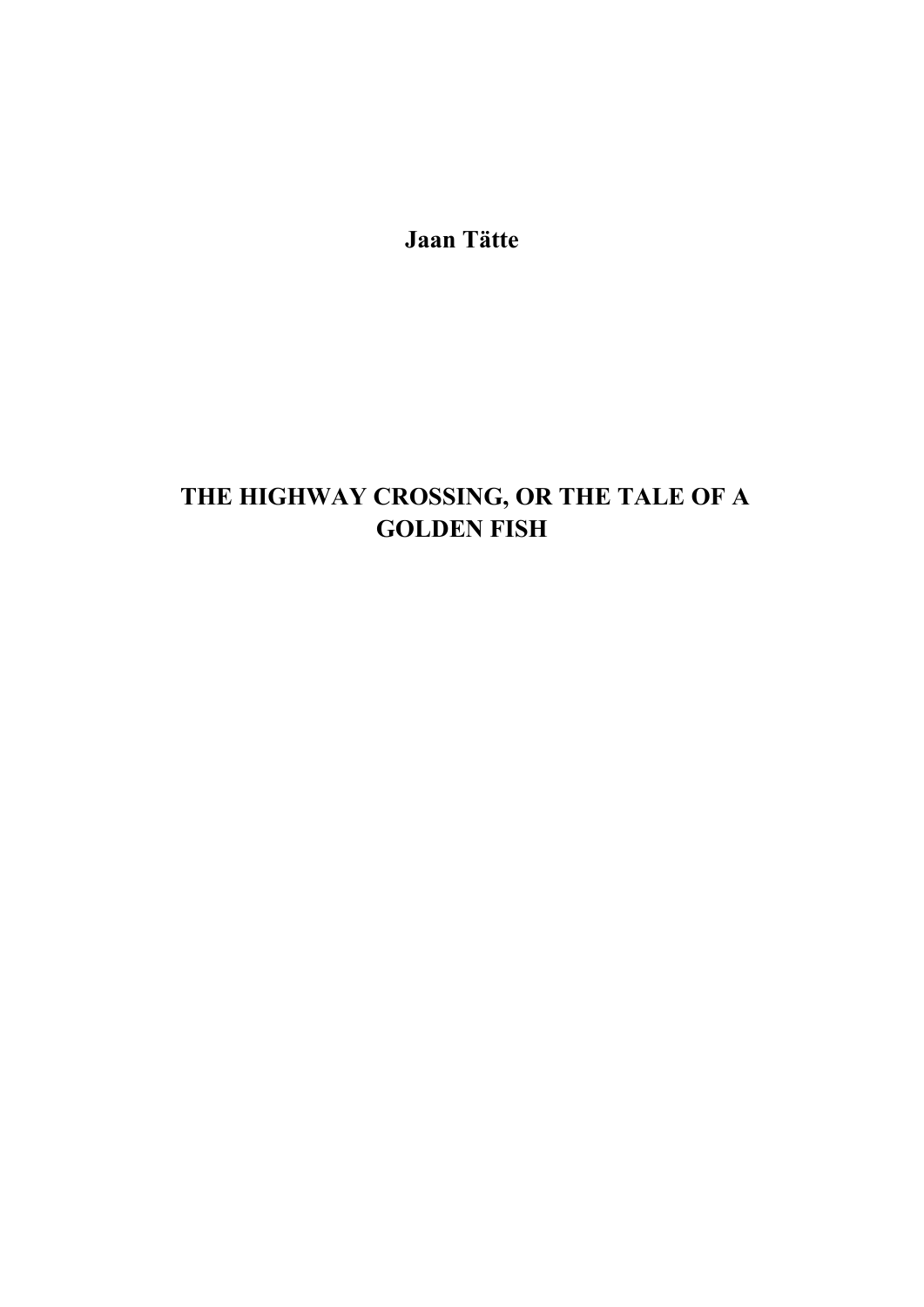*Hitch-hiking to go to a party, the young lovers Laura and Roland find themselves stuck in the middle of the countryside. It's getting dark and nobody will give them a ride. They find a solitary cottage in the woods, inhabited by Oswald, a middle-aged oddball bachelor. Reluctantly he allows them both to stay, although he'd clearly prefer it if Roland left. Oswald is infatuated with Laura and makes the couple an unexpected proposal. He claims that a magical golden fish gave him four billion dollars. He now offers Roland one billion to forget about Laura, and promises to fill all of Laura's dreams with the rest of the money. Roland and Laura think that it's crazy talk but when they check the back room of the shabby cottage, they indeed find boxes full of money. Laura decides that this is too good a chance to let go. She agrees to stay with Oswald and urges Roland to leave. Secretly she suggests to Roland that this is only a temporary arrangement – they can get back together after they have gotten hold of the money. Oswald overhears them and decides to back down from the deal but now the young couple is ready to do anything to change his mind. Disillusioned and heartbroken, Oswald offers them to simply take the lot. As they're about to start celebrating, the real owner of the money arrives. It turns out that the money Oswald found in his back room was not a magical gift; it was simply hidden there by a gang of criminals on the run from the police. They now quickly remove what's theirs and leave. As the fairytale is over, there's just one more thing to do: to start the play all over again!*

*The characters: Oswald Koger (Carp); a lonely middle-aged man living in a cottage in the woods; Laura Siig (Whitefish), a young woman from the city; Roland Räim (Sprat), her boyfriend, a young man from the city; Kaupo Koha (Pike-perch), a middle-aged man, big-time criminal.*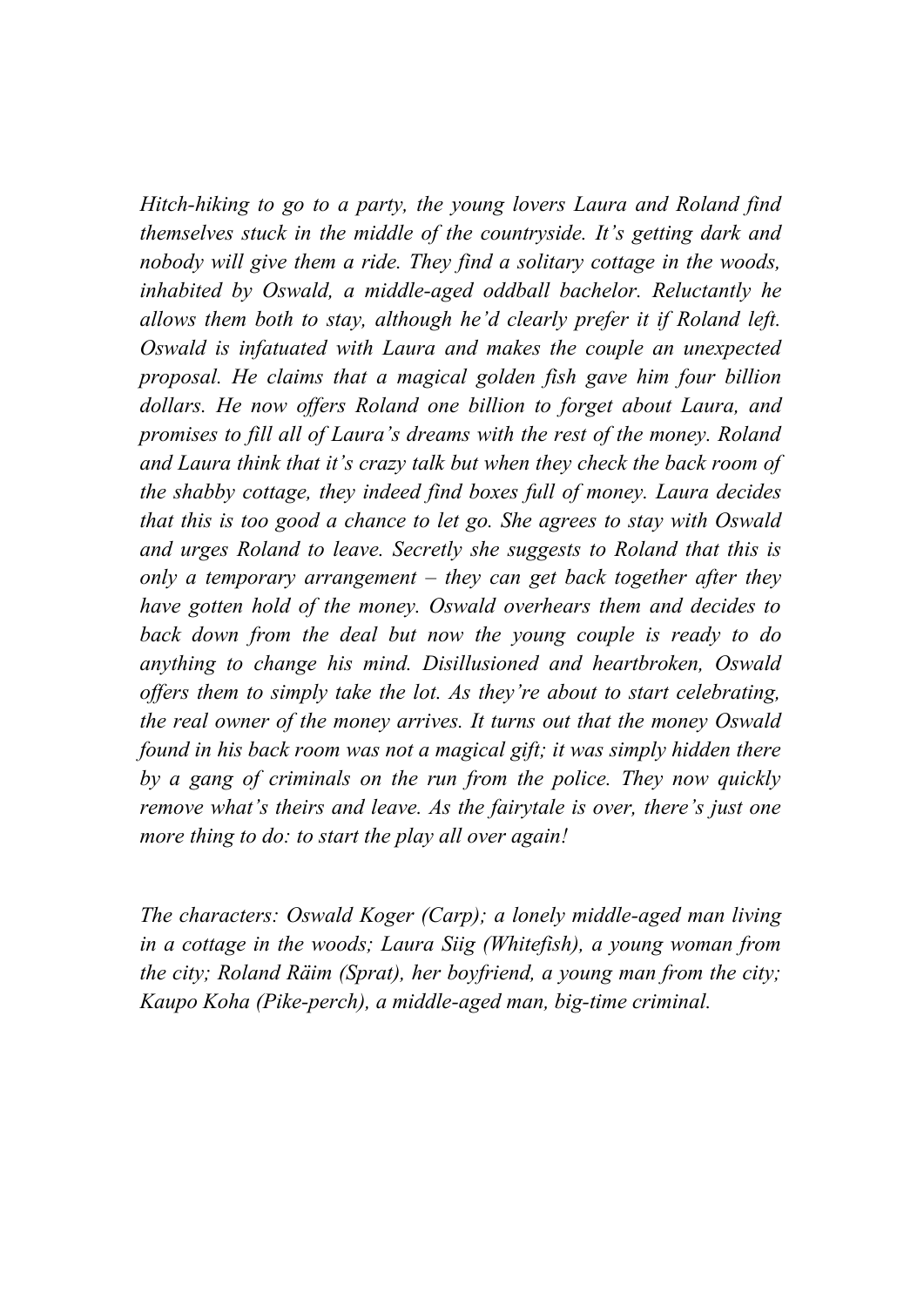Extract from the play:

ROLAND: I don't want any offers.

OSWALD: You'd better listen to it first. Would you die without Laura?

ROLAND: Sure.

OSWALD: Don't be rash again. How do you picture that?

ROLAND: I'd simply die.

OSWALD: You'd kill yourself?

ROLAND: I don't know. Perhaps.

OSWALD: Well, I see. You wouldn't die. I wouldn't either. Would Laura die without you? (*Pause.*) She wouldn't die without me either. So we aren't talking about life and death here. Well. What are we talking about? I could give you something that compensates for your pain and loneliness.

ROLAND: What?

OSWALD: I would offer you a certain sum of money, if you would agree to imagine your future life without Laura.

ROLAND: Money?

OSWALD: Money.

ROLAND: This is making me sick.

(*He looks really sick.*)

OSWALD: Would you like a drink? (*Pours out two drinks and drinks his own at once.*) Take it.

ROLAND: How disgusting. This can't be happening.

OSWALD: Take it easy, dear friend. This offer doesn't mean that I think you are bad or narrow-minded or anything like that. I won't touch Laura either. It's just an offer. You can take it or leave it.

ROLAND: That's enough!

OSWALD: Ten million dollars. Twenty million dollars. Fifty million dollars. I'm not joking, you see. I've got the money. In cash. Are you listening? Seventy million dollars. You could get anything for this kind of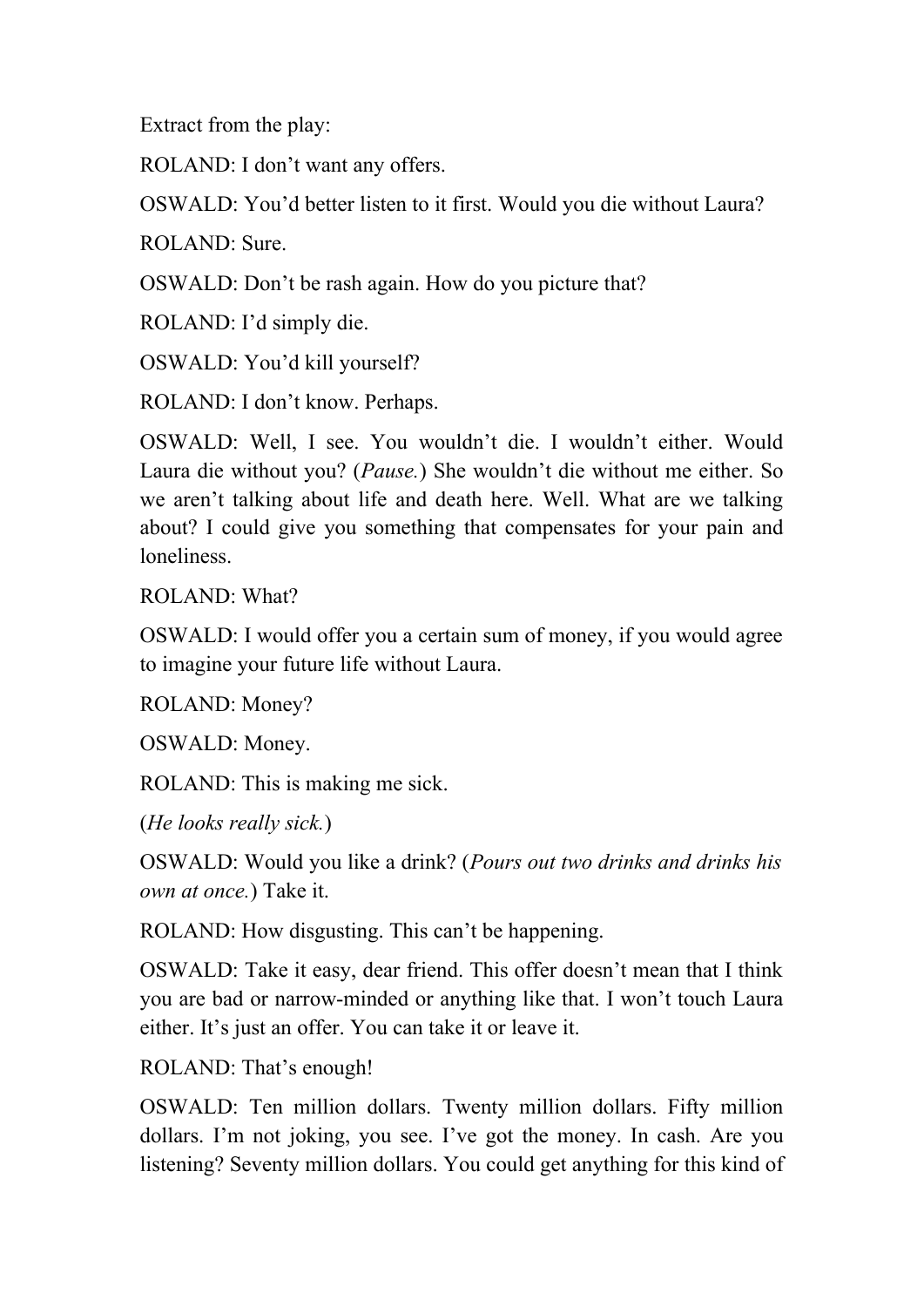money. Except a flight to outer space, I suppose. The most expensive cars. Any house – anywhere. Villas in the most expensive resorts of the world, investments, politics, fame. Absolute safety for you and for your children. But let's stop now. I've decided to offer you a billion dollars. No more, no less. I've got the money and I'm ready to give it to you. On one condition, and you know what that is. (Pause.) I can't let you think for very long. You must decide here and now. I can tell you there's no need to be ashamed. You're going to experience the envy of others, but with that amount of money, it will also be admiration. In a minute, no, in five minutes, I'll take my offer back.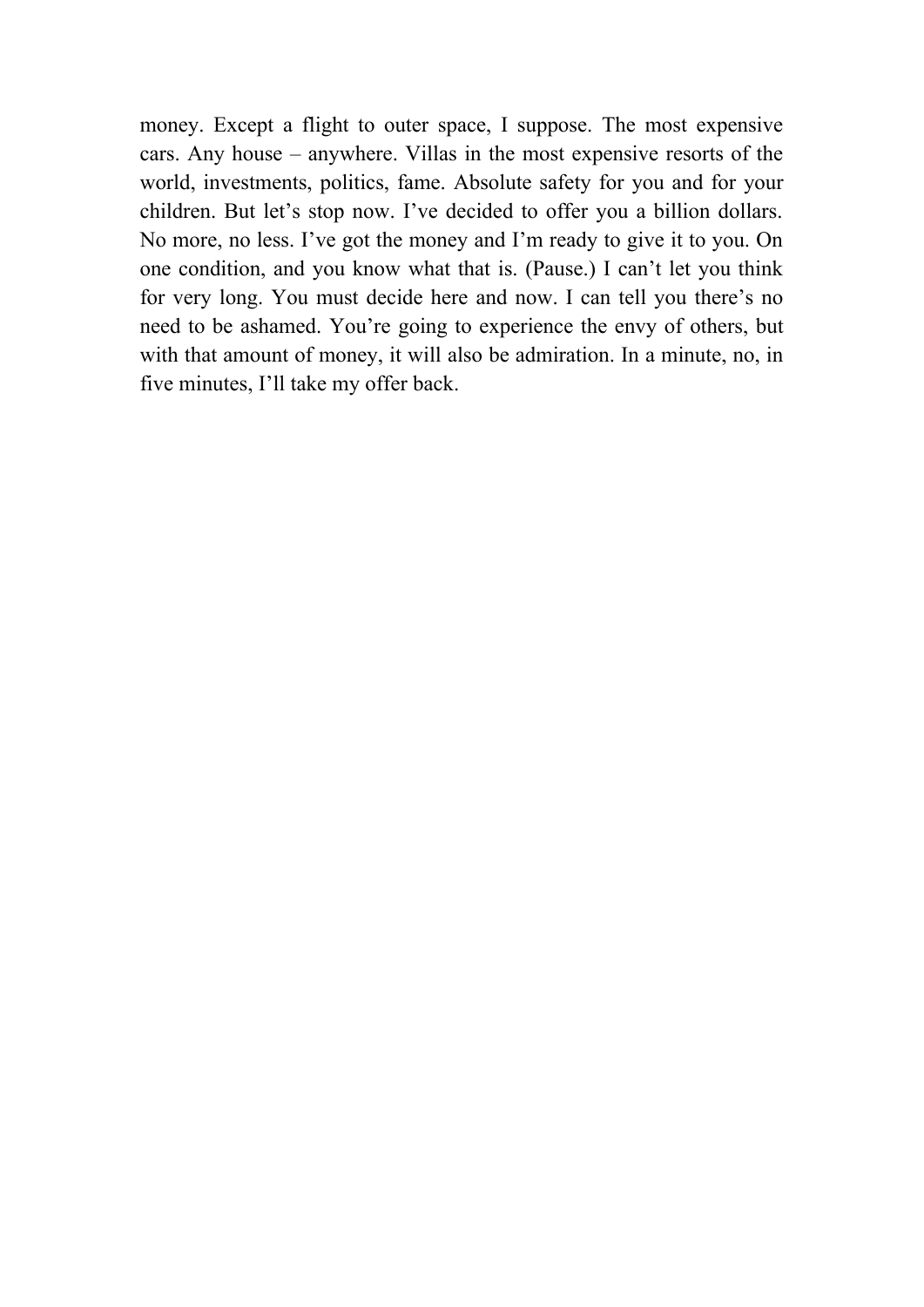Jaan Tätte

## THE BRIDGE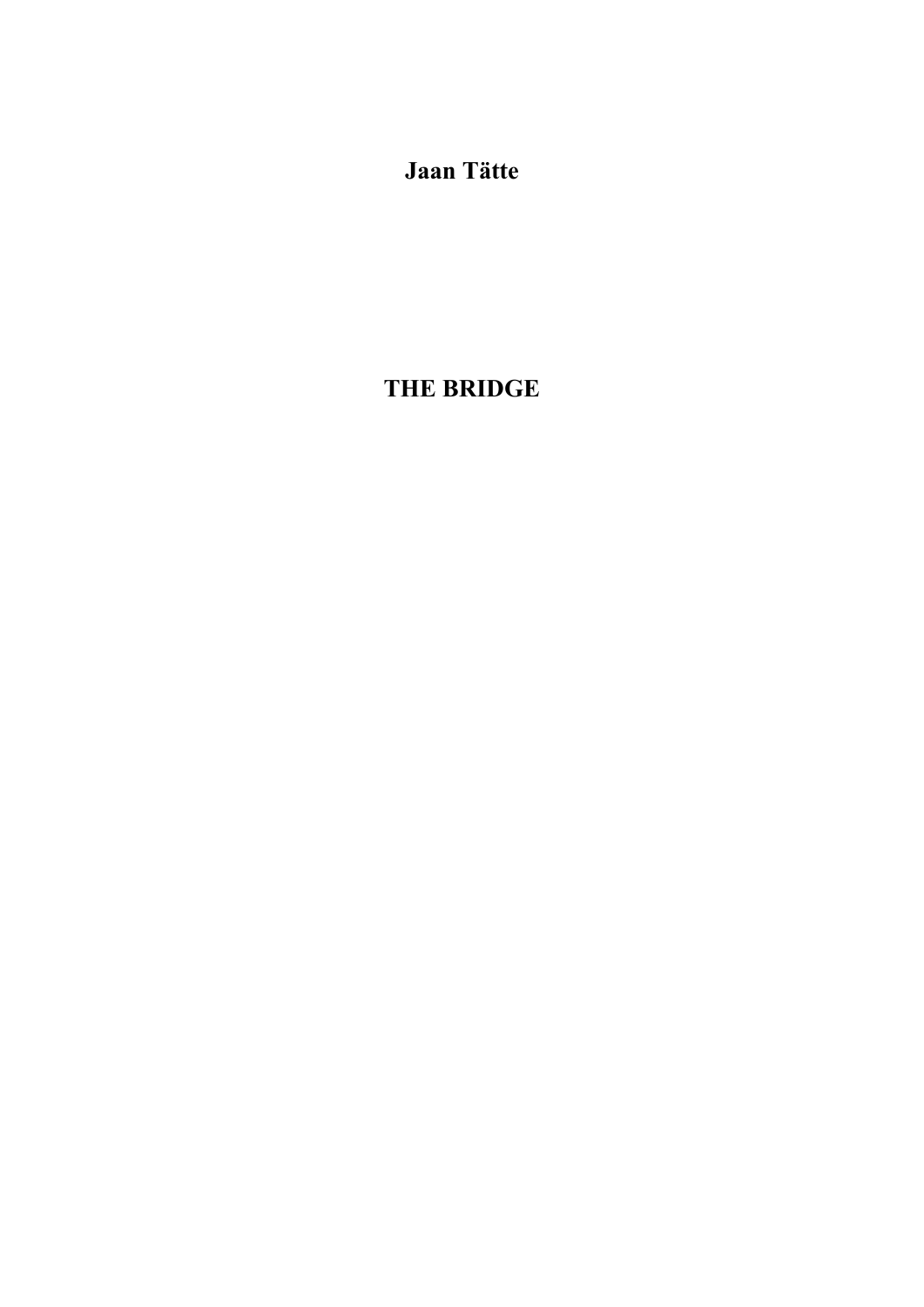*The heroine is a beautiful, bright and witty woman, but never in her life has she experienced love. And she is running out of time. Due to a serious heart condition she has spent more than enough time at hospitals, and it was there where she saw him. He was a young doctor, working there. Their eyes met. She didn't know his name; they never spoke. One morning the girl woke up, feeling different. Instead of going to work she took a taxi and drove to the hospital. She stuck a small note under the door of his office, asking him out on a date. The play starts with the woman sitting on the bridge, waiting for the man. The man comes. Is it a hazard or destiny, who knows, for he hasn't received her letter. They are not looking at each other. The woman talks a lot – mainly about herself. The man doesn't say much; he's just listening. But finally he says it. The thing the woman has been waiting to hear all her life.*

*Interwoven to the tale of the man and the woman is a counter-story, at times a bizarre party of middle-aged people, including heroine's father. When the action with the two young lovers is sincere, radiant and tender like a violin solo, the elder characters resemble more an out-of-tune jazz band. Those openly grotesque personages are similar in one thing: they are all incapable of love. All six have died in an explosion and now they find themselves stuck in a mid-way to the other side, incapable of moving on. We will never find out, whether their efforts to escape have succeeded or whether they will forever remain the victims of their own egocentricity. Knowing that the woman will die, and hoping for a change – or for salvation – they are waiting for her arrival, but in vain, since she is not coming. She has learned to love.*

*The characters: Leele – a woman in her late twenties; Sten – a man, about the same age; Ebe, Humee, Maara – middle-aged women; Knaut, Larek, Armer, Remis – middle-aged men.*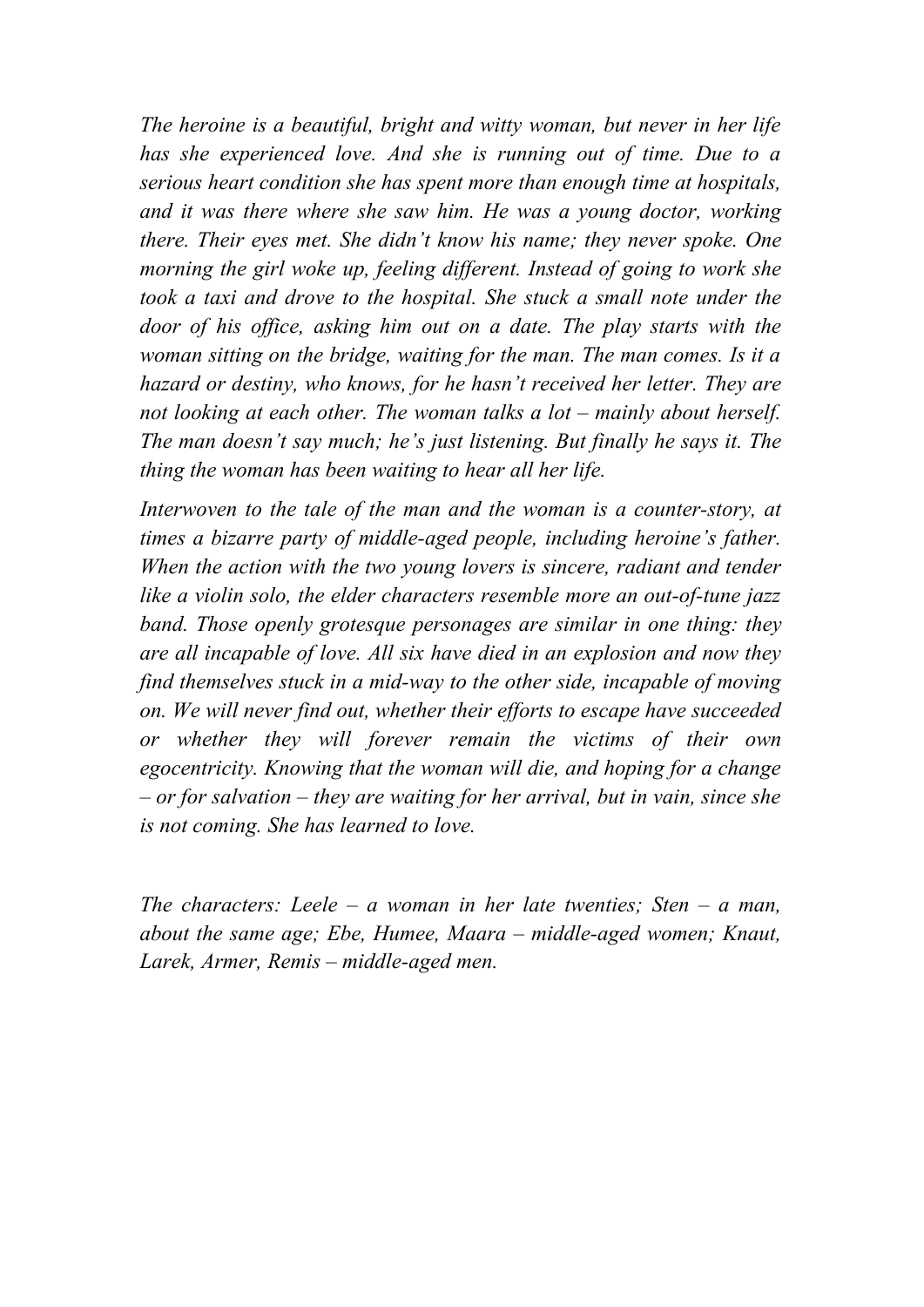Extract from the play:

EBE: Let's play. Who's playing? All of us? What are your rules?

ARMER: You can't play our game.

EBE: I learn new things fast and accurately. What's the principle?

(*Pause.*)

KNAUT: You can't play our game.

EBE: Why?

HUMEE: Because we're still learning it ourselves.

EBE: What's the principle?

LAREK: The principle, the principle!

ARMER: Do you belong here, Ebe?

EBE: I don't know.

ARMER: Right. That's what I wanted to know.

KNAUT: Look, all of us… How should I put it…

MAARA: Just tell it as it is.

KNAUT: All of us… we don't know much about love.

ARMER: Something like that.

KNAUT: Of course we have all loved in our own way…

ARMER: Something like that.

KNAUT: …but…

LAREK: But, but!

KNAUT: We never said it to anyone.

ARMER: Something like that.

KNAUT: And we don't know if anyone has ever loved any of us. We don't know. (*Pause.*) We don't know. That's the way it turned out. We didn't leave…

ARMER: …happy, content.